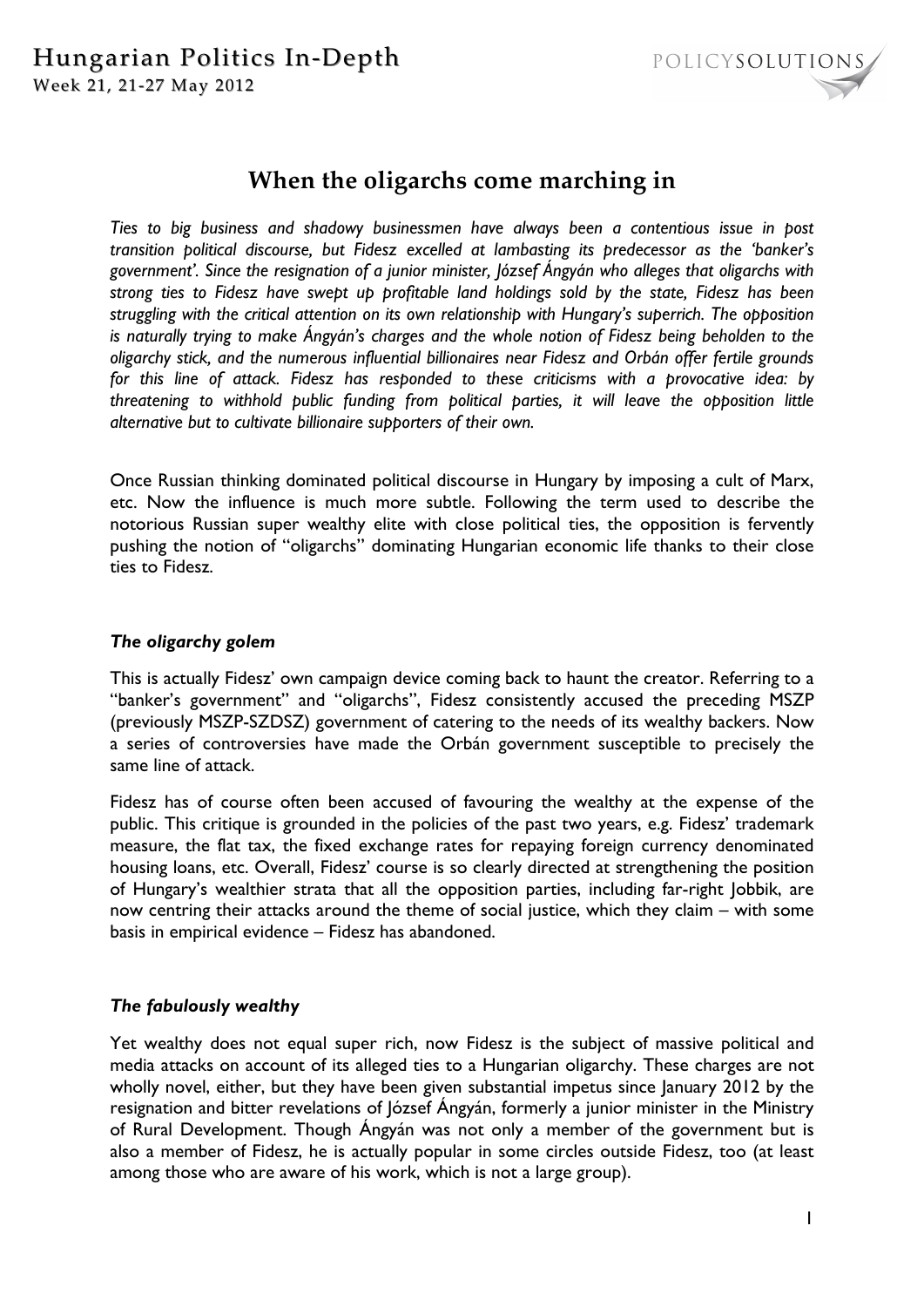

On the far-right – including Fidesz' own far-right segments – he is popular because of his commitment to protect Hungarian land from being sold off. Among environmentalists he is popular because of his devotion to sustainable farming. Even among those who consider him too nationalist, few doubt his integrity when it comes to promoting the values he holds dear, some of which are not partisan, such as his opposition to corruption.

## *End of the affair*

Ángyán resigned to protest a massive sale of state-owned land, which he thought concentrated extremely profitable holdings in the hands of a few very rich people, i.e. the oligarchy. This, he argued, would create conditions in Hungary much like in some Latin American countries, where a few extremely wealthy landowners control vast swathes of arable land. Especially with the EU's subsidy scheme, landowners stand to make healthy profits even if they do nothing with their holdings (Ángyán estimates that the lucky winners of the land tenders could recoup their costs within two years).

Ángyán's vision in contrast was for the land to be distributed among folks who would actually use it to farm and live off the proceeds. While one might disagree with Ángyán's vision, the fact that most of the land sale competitions were won by exactly the type of folks – rich and often politically connected – he had complained about is public record.

## *Why it might stick*

In any case, Fidesz clearly has a very strong interest in not being stuck with the "friend of the oligarchy" label and is obviously mad at Ángyán for providing the opposition with such a convenient basis for its attacks. One of the reasons that the charges work so well is that they have at the very minimum some basis in fact. The coterie around Orbán and Fidesz is brimming with extremely wealthy folks, a few of whom are quite prominent: Gábor Széles, the owner of the right-wing daily Magyar Hírlap and of Echo TV; Lajos Simicska, Fidesz' former treasurer and reigning éminence grise (his company, Közgép has won numerous construction tenders, worth one billion euros since 2010); his business partners Zsolt Nyerges (one of the big winners in the tenders impugned by Ángyán) and Tamás Fellegi, current and former co-owners of right-wing Heti Válasz, respectively; Minister of Interior Sándor Pintér; Constitutional Court judge István Stumpf; László Vitézy, publisher of the right-wing tabloid Helyi Téma; Dezső Kékessy, Orbán's friend and former ambassador to Paris; and the Lázár brothers, owners of the largest Hungarian-owned supermarket chain CBA, whose company also engaged in political campaigning for Fidesz in 2010.

Apart from often winning dubious tenders, some of these appear to have a direct impact on legislation. An act of Parliament colloquially known as "Lex Simicska", for instance, has substantially hurt the core business of ESMA, a Spanish-Hungarian competitor of Simicska's advertising agency Mahir, by changing laws on roadside advertising. Similar examples abound, and foreign investors are probably learning that competing with businessmen favoured by the Orbán government is not the smartest way to apply their capital.